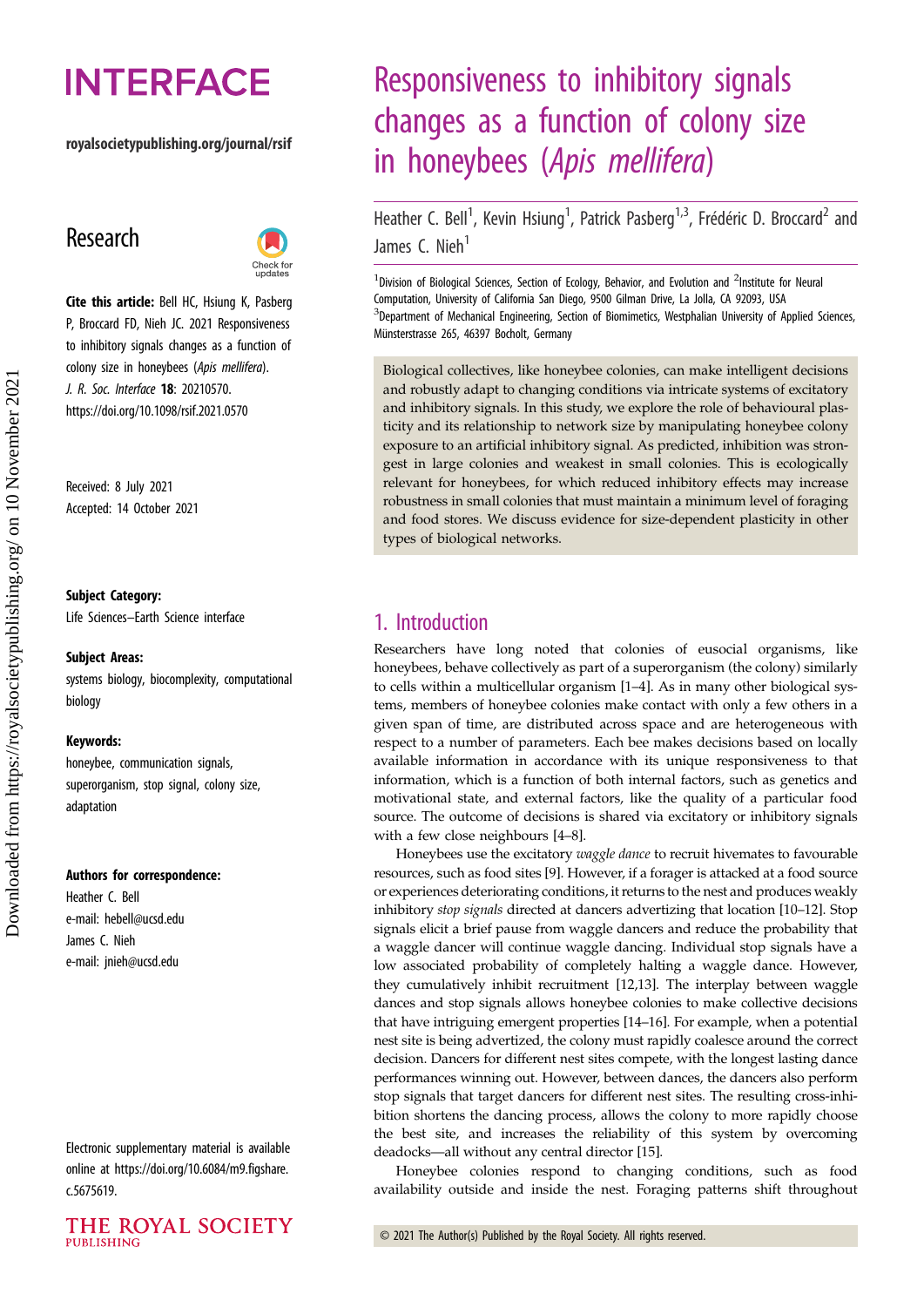2

<span id="page-1-0"></span>

Figure 1. (a) Small colony with clustering visible ( $n = 984$ ). (b) Large colony with more uniform comb coverage ( $n = 1400$ ).

the day and across seasons in response to changes in floral availability and the risk of foraging on these resources. We propose that honeybee colonies can modify their reactions to unfavourable conditions in the environment, depending on multiple factors. We postulate that the mechanism for this threshold is experience-dependent plasticity in the sensitivity of individuals to stop signals. Specifically, we predict that the more stop signals received by an individual, the less responsive it becomes to future signals as a result of behavioural habituation [[17\]](#page-7-0). The logic underlying this prediction, at the colony level, is that it would not be beneficial for colonies to curtail recruitment to all sites at times when every site is unfavourable to some degree (such as during times of high predator presence at most food resources). At these times, colonies should have a high level of stop signalling.

Other arthropods habituate to vibrations [[18,19\]](#page-7-0); although to our knowledge, habituation to an intraspecific vibrational communication signal has not been investigated. Honeybees habituate to other biologically relevant stimuli, such as antennal stimulation with sucrose [\[20\]](#page-7-0), and bumblebees habituate to novel visual stimuli after repeated exposure during foraging [\[21](#page-7-0)]. Our preliminary observations suggested that honeybees can become unresponsive to stop signals, perhaps as a result of habituation (see electronic supplementary material).

Due to the significant limitation that stop signals need to be identified using both behavioural and acoustic characteristics [[22\]](#page-7-0), it is difficult to estimate, in a typical colony with thousands of individuals, if and how stop signalling levels change over time. Colony-wide automated vibration detection is a useful tool, but noise and the conflating factors of multiple signals sharing similar spectral properties can limit such detection [[22,23](#page-7-0)]. However, Smith & Chen [\[24](#page-7-0)] demonstrated that the overall level of detectable vibrational signalling is inversely related to colony size. We analysed data from a separate colony survey study, and found that colony size and stop signalling were inversely related when we controlled for the level of activity of the colony (see Material and methods). Therefore, manipulating colony size gives us a straightforward, ecologically relevant way to manipulate stop signalling.

We hypothesize that honeybee colonies of different sizes are differentially reactive to stop signals because the level of signalling to which each individual bee is exposed—and thus how sensitive each bee is to stop signals—depends on colony size. To test this hypothesis, we measured the effect of artificially generated stop signals on the level of waggle dancing in honeybee colonies of varying sizes. We predicted that waggle dancers in smaller colonies would be less responsive and should, therefore, exhibit less waggle dancing inhibition when compared with waggle dancers from larger colonies, when exposed to the same level of artificial stop signalling.

## 2. Material and methods

#### 2.1. Colony size and responsiveness to artificial signals

We used six colonies of Apis mellifera ligustica (four in 2018 and two in 2019), housed in three-frame wood observation hives (figure 1) with access to the outside through 4 cm diameter tubes inside a room at the University of California San Diego apiary. The observation colonies consisted of three standard wooden frames from Langstroth hives stacked on the top of each other and placed into a larger rectangular frame, to create one large rectangular surface. We maintained three to four colonies at any given time in this manner. Except during experimental trials, the two large surfaces were enclosed by wooden frames covered in plastic (windows), on the top of which was a layer of styrofoam insulation. Each plastic window and insulation were kept in place by removable wooden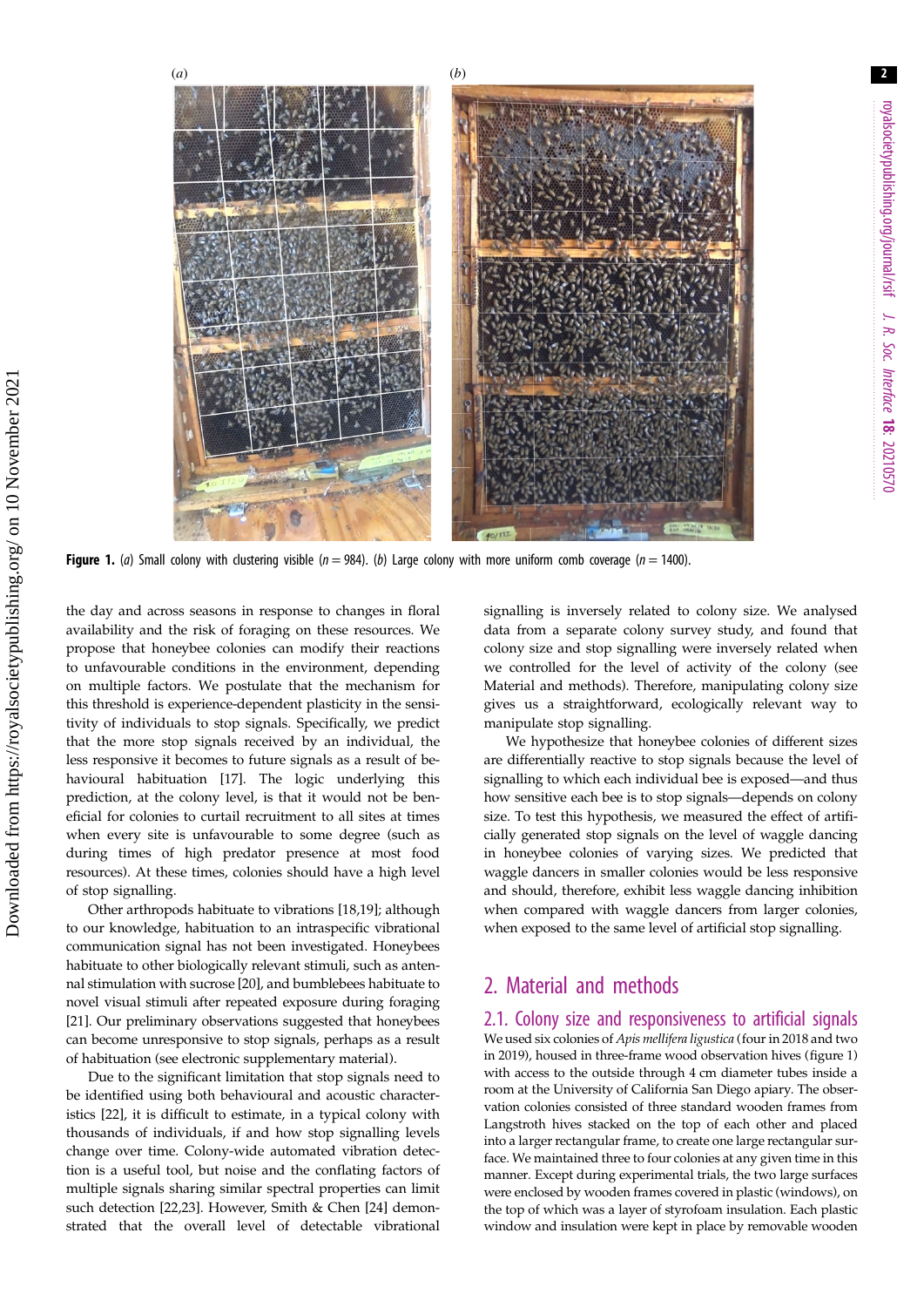<span id="page-2-0"></span>

|       | control (no playback)    | experimental (playback)  |  |  |
|-------|--------------------------|--------------------------|--|--|
| small | 1B, 2, 3, 4, 4B $n = 12$ | 1, 2, 3, 4, 4B $n = 13$  |  |  |
| large | 1, 1B, 2, 4 $n = 13$     | 1, 1B, 2, 4, 4B $n = 15$ |  |  |

doors on each side of the colony [\(figure 1](#page-1-0)). A hole was cut at the bottom of the large frame and connected to a tunnel leading to the outside from the bottom of the table (the 'entrance'), and each colony had its own entrance. The entrance was only accessible from one side of the colony, which we call the 'front' side of the colony.

The hives were constructed with a gate that directed traffic to one side of the hive. Bees could pass from one side to another only by walking to a gap at the top of the uppermost comb, a situation which led to the formation of the dance floor on the most accessible hive side and also concentrated stop signals on this side [[10](#page-7-0)].

All colonies were in good health as determined by standard visual inspections [[25](#page-7-0)]. Bees were allowed to enter and exit through tubes piercing the walls. Data were collected from June to August during 2018 and 2019. Given the highly disruptive nature of artificially increasing or decreasing colony size, we allowed the colonies to vary in size naturally. This meant that most colonies fell into both the 'large' and 'small' categories at various points (table 1). This naturalistic approach has drawbacks in terms of control, since we do not know the precise reasons that colonies increased or decreased in size and, therefore, differences we found might be because of some factor that is confounded with signalling or colony size. We felt, however, that artificially manipulating size was an even less favourable option, since we ultimately wish to draw conclusions about the mechanisms operating in networks that have formed organically.

#### 2.2. Artificial stop signal

The construction and testing of the artificial stop signal playback apparatus is published in [\[26\]](#page-7-0). Briefly, A. mellifera stop signals have a peak-to-peak vibrational displacement of 1.5 mm at 320 Hz [[27\]](#page-7-0). Artificial vibrational signals, 200 ms pulses of a pure 340 Hz tone (within the range of variation of natural A. mellifera stop signals) were delivered to the comb directly adjacent to every waggle dancer in a colony using a small vibrational exciter (speaker with vibrating plastic tip mounted on the cone) attached to a light wood wand. This probe produced no detectable particle velocity sound at the probe tip located 25 mm from the speaker surface (details in [\[26](#page-7-0)]). During signal delivery, the tip was pressed into the comb, which caused the substrate in the immediate vicinity to vibrate. These were calibrated with a laser Doppler vibrometer (Polytec OFV3000 controller unit with an OFV502 laser head) to ensure that bees standing within one cell diameter of the probe would experience a displacement of 1.5 mm peak-to-peak.

Although stop signallers typically deliver their signals directly to another bee, they can also deliver signals to the comb [[12,26\]](#page-7-0). As with A. cerana stop signal playback experiments [\[26\]](#page-7-0), we found that stop signals reliably elicited a stereotypical freezing response when delivered next to a bee. However, direct contact of the probe to the bee usually elicited an escape response. This is likely due to the force exerted by the probe, which the experimenter rapidly moves to track dancing bees and can easily exceed natural stop signal forces. These problems are reduced when the vibrations are delivered to the comb since the targeted bee only senses the signals transmitted via the comb.

The natural rate of stop signals per dance circuit is approximately 0.16 stop signals/dance circuit (range of 0–2 stop signals/dance circuit). The estimate was computed from data collected using observation colonies at the University of California San Diego apiary from 2013 to 2014. The full dataset has been included with this paper. Specifically, we counted the number of waggle circuits in 213 waggle dances performed by naturally foraging bees from dance start to finish (beginning after a bee entered the nest from a foraging bout and ending when she stopped waggle dancing or left the nest for another foraging trip). The number and timing of stop signals was also noted. Because no manipulations were performed on the dancers, our estimate likely represents the overall rate of stop signals across a range of foraging conditions. Because we wanted to signal strongly enough to observe an effect, we aimed for a rate of roughly 0.5 stop signals/dance circuit, a higher rate that is, nonetheless, within the natural range.

#### 2.3. Colony size

In addition to the waggle dance information, videos were also used to estimate colony size by extracting a still video frame from the 10 min pre-test baseline portion of each trial, correcting the fisheye lens distortion and then superimposing a  $5 \times 8$  grid of 40 squares over the entire three frames of the observation colony using Gimp image editing software (v. 2.10) [\(figure 1\)](#page-1-0). We then counted all bees visible on the surface of the colony. When multiple squares on the grid were completely full, we counted the bees within one full square, and multiplied by the number of squares. If the squares were not completely full, we counted all the bees in that square.

Our observation colonies ranged in size from 88 to 2160 bees visible across the three frames. The surface of our largest colonies were completely covered in tightly packed bees, whereas our smallest colonies had a single small cluster, and, although this does not capture the full range in terms of possible sizes of colonies, it does represent about the maximum variability possible in a three-frame observation hive. Because we had no a priori cut-off for distinguishing between large and small colonies, we used three criteria. First, we used relative subjective dispersal of bees on the surface of the comb. Although the distinction was qualitative, we determined that at approximately 1200 bees, there was an observed shift from bees grouped in clusters to a more uniform distribution of bees on the comb ([figure 1\)](#page-1-0). Second, our 1200 cut-off also meant that about half of the observations fell into each size category, so the data in each category were balanced ([figure 3](#page-4-0) and table 1). Finally, we ran our analyses using cut-offs of 1000 and at 1500, but we failed to see effects using these parameters (see electronic supplementary material, S.6).

We considered the possibility that time was confounded with season in our design. This would be the case if, for example, all of the colonies grew over the two months during which they were filmed each year. However, among our six colonies, we observed: (i) one colony that remained in the large category, except for one trial, during which it was considered small, (ii) two colonies that started off large and then became small, with about half of the observations coming from each category, (iii) two colonies that remained mostly small, except for a few trials during which they were considered large, and (iv) two colonies that started out small, became large, and then returned to being small again.

Our full dataset included 62 total trials. However, in our analyses, we included only 53 trials (2099 total waggle dances), because we did not include trials in which there was no dancing in the pre-test phase [\(figure 2\)](#page-3-0). Although seven of the nine excluded trials were small colonies, our final sample contained roughly equal numbers of observations from small and large colonies (table 1). [Table 2](#page-4-0) details the number of dances per group for Model 1 of our statistical analysis.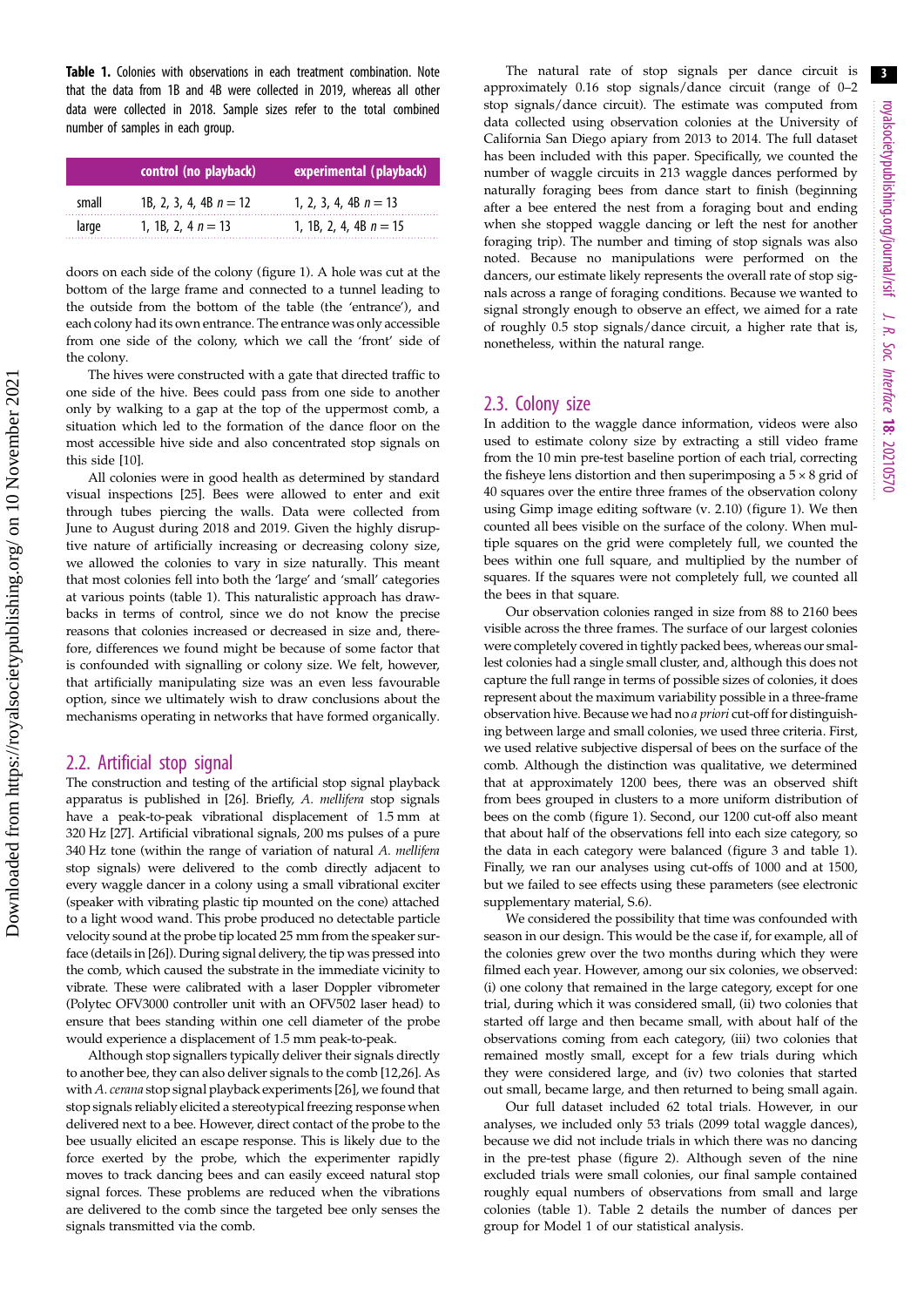<span id="page-3-0"></span>

Figure 2. All recorded waggle dances, expressed as the number of dance circuits, during the 10 min baseline pre-test (top; control  $n = 266$ , experimental  $n = 298$ ) and the 35 min playback (bottom; control  $n = 676$ , experimental  $n = 859$ ). Dances that occurred during control trials are black and those that occurred during experimental trials are red.

#### 2.4. Statistical analyses

All statistical analyses were conducted in R (v. 3.6.3) [[28](#page-7-0)] using R studio (v. 1.3.595). We assessed the levels of artificial stop signals to the colonies of different sizes, and the rate of dancing across the different colony sizes using t-tests.

#### 2.4.1. Mixed models

Model 1. The first model included the raw dance lengths (measured as the number of waggle circuits) as the response; colony and trial as random effects; and treatment, colony size, test phase (pre-test baseline or playback) and time of day as categorical fixed effects. Model 1 was a generalized linear mixed model, specified with glmer() using the Nelder-Mead algorithm, with a Poisson identity function and a Wald test for assessment of the model effects. Generalized linear mixed models handle unbalanced designs well, and the Poisson identity function is appropriate for the analysis of count data.

Model 2. In order to better understand our first model, we collapsed our response variable across each trial, such that our outcome measure was the difference in the average dance length (measured in circuits) between the pre-test baseline and playback test phases for each trial. A negative number indicated that the average dance length increased, whereas a positive number indicated a decrease in the average dance length. We did not include any trials for which there was no dancing during the 10 min pre-test baseline period. This left us with 26 observations in the control condition (no artificial signals delivered), and 28 observations in the experimental condition (artificial stop signals delivered, [table 1\)](#page-2-0). A qq-plot and accompanying Shapiro–Wilk test (shapiro.test()) indicated that the error of the average difference in dance length was not normally distributed ( $W = 0.864$ ,  $p < 0.0001$ ), so we log-transformed the absolute values of the average dance length difference and re-applied the original sign after transformation to preserve the direction of the difference. A Shapiro–Wilk test on the transformed data indicated that the error was not significantly different from normal ( $W = 0.99$ ,  $p = 0.75$ ). We fit a model with log-transformed dance length differences as the response variable; colony as a random effect; and treatment, colony size and time of day as categorical fixed effects. Model 2 was specified with lmer(), and the model effects were tested using Satterthwaite's method to generate error terms for F-statistics [\[29\]](#page-7-0) with Type III sums of squares.

## 3. Results

Means are reported as ±1 s.d. We verified that we had delivered equal rates of artificial stop signals per dance circuit to large and small colonies, which were  $0.40 \pm 0.24$  signals per dance circuit for large colonies and  $0.48 \pm 0.27$  for small colonies (Welch's  $t_{23.97} = 0.83$ ,  $p = 0.42$ ). During the stop signal playbacks, the mean number of waggle dances observed in large colonies, corrected for colony size, was  $0.023 \pm 0.02$  dances per bee, and  $0.037 \pm 0.05$  dances per bee in small colonies, a non-significant difference (Welch's  $t_{15.85} = -0.92$ ,  $p = 0.37$ ).

#### 3.1. Model 1

Using Wald  $\chi^2$  tests, we detected a number of statistically significant model predictors and interactions in Model 1, and these are summarized in [table 3.](#page-5-0)

The significant interaction between Colony size, Treatment and Trial phase  $(Z = -2.73, p = 0.006)$  supports our hypothesis. However, given the large number of other significant effects, interpretation of these results is not straightforward. Therefore, for our next analysis, we simplified the model by collapsing the data into a single difference score for dance length per trial between the pre-treatment baseline trial phase and the stop signal playback phase.

#### 3.2. Model 2

In order to satisfy the normality assumption, we log-transformed our average dance difference scores and re-applied the original sign to the transformed scores [\(figure 3](#page-4-0)).We used Satterthwaite's method to generate F-statistics to test the Model 2 effects. We detected a significant interaction between Treatment and Colony size  $(F_{1,38.53} = 4.48, p = 0.04,$  [figure 4](#page-5-0) and [table 4](#page-6-0)), supporting our prediction that smaller colonies would exhibit less waggle dance inhibition in the presence of stop signals than large colonies. We did not detect any other significant model effects ([table 4\)](#page-6-0).

## 4. Discussion and conclusion

Our finding that large colonies were more sensitive to the inhibition provided by stop signalling, when compared with small colonies, is somewhat counterintuitive. However, the specific threat posed by predators or a deteriorating food source to a honeybee colony depends on a number of factors, including how large and well established the colony is. For example, a larger colony might only be marginally affected by curtailing foraging at a dangerous or crowded site that is otherwise profitable, because it has sufficient foragers to cover multiple sites, and enough food stores to buffer against variable rates of resource intake. By contrast, ceasing foraging at a dangerous or deteriorating site might be more costly for a small colony with few foragers available to locate and exploit alternative food sources and less food stores. Although we did not quantify food stores in our colonies and cannot completely rule out this possibility, it is unlikely that the observed changes in waggle dance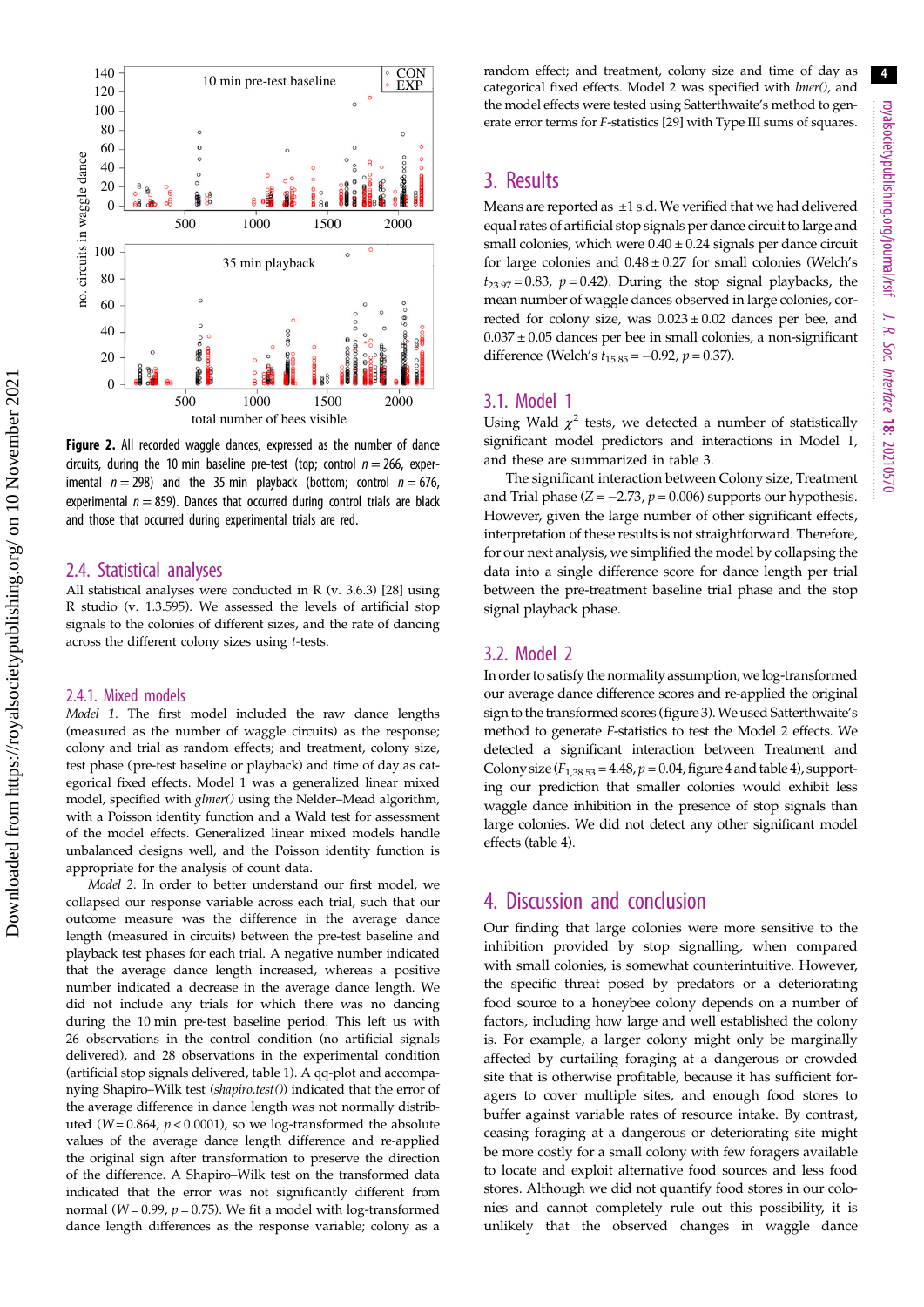5

<span id="page-4-0"></span>

Figure 3. Log of the average dance length differences, measured in waggle circuits, between the pre-test baseline and the playback phases. Negative values on the y-axis indicated that the dances got longer, whereas positive values indicate the dances got shorter. The vertical red line represents 1200 visible bees, the upper limit for inclusion in the 'small' colony category.

Table 2. Number of waggle dances observed by group.

| treatment    | colony<br>size | time of<br>day | waggle<br>dances |
|--------------|----------------|----------------|------------------|
| control      | large          | afternoon      | 444              |
| control      | large          | morning        | 254              |
| control      | small          | afternoon      | 167              |
| control      | small          | morning        | 77               |
| experimental | large          | afternoon      | 335              |
| experimental | large          | morning        | 513              |
| experimental | small          | afternoon      | 97               |
| experimental | small          | morning        | 212              |

inhibition were directly driven by the level of stored pollen or nectar. All of our colonies were three-frame observation colonies with little space in which to accumulate food stores. Of the photos we took in which the comb is not totally obscured by bees, no colonies had amassed more than 1/3 frame of pollen or capped honey.

In nature, honeybee colonies reproduce by colony fission, with a fraction of the colony, the swarm, leaving to found a new colony [\[30](#page-7-0)]. Colonies thus begin small with essentially no food stores—a relatively perilous state of affairs because small disturbances such as being unable to locate a profitable foraging site on any given day can have major consequences. Small colonies must expand to the point that enough workers are available for all basic tasks (e.g. brood-rearing) before foragers are able to generate the food surpluses that buffer against variable rates of resource intake. In fact, research and modelling demonstrates that colonies need a minimum size to survive [\[30](#page-7-0)]. Our finding that weak or small colonies should resist switching away from foraging at dangerous or crowded locations more than strong colonies aligns with the information primacy hypothesis [[31\]](#page-7-0), and hungry bees have been shown to favour exploitation over exploration [\[32](#page-7-0)].

To protect against the outsized influence of perturbations, individuals in small colonies could become less responsive to signals that inhibit foraging, such as stop signals. For small colonies with little or no food stores, any inhibition on foraging might put the survival of the colony at risk, even if the site is suboptimal, and particularly if the site was initially sufficiently favourable to elicit waggle dancing. As the colony becomes larger and their food stores more established, becoming more sensitive to stop signals may allow the colony to optimize its foraging to take advantage of only the most profitable locations.

#### 4.1. A widespread phenomenon?

All biological systems are capable of adaptation, the capacity to respond to changing conditions. Although much remains unknown, network-level adaptation has been most thoroughly investigated in nervous systems, in which adaptation arises, in part, from plasticity in neural synaptic connections. Multiple synapse types have properties that change in response to increased or decreased frequency of signal transmission between neurons across various timescales, and these changes can result in either increased or decreased synaptic efficacy [[33\]](#page-7-0).

Recent work in statistical mechanics suggests that large, sparsely coupled artificial networks are more robust (less reactive) than small, sparsely coupled networks [\[34](#page-7-0)]. However, there is at least one key difference between these types of networks and biological networks: plasticity in the connections between the nodes. Some neuroscientists have argued that synaptic plasticity, because it represents change, is necessarily distinct from and antithetical to nervous system stability [[35\]](#page-7-0). However, others have recognized the role of plasticity as a homeostatic mechanism for maintaining network-level stability [[36,37\]](#page-7-0). For example, acquired drug tolerance has been hypothesized to result from nervous system plasticity meant to maintain consistent levels of neurotransmitter system activity but now inappropriately influenced by exogenous ligands [[38\]](#page-7-0).

Although others have described context-dependent plasticity in biological networks, such as socially mediated behavioural plasticity in groups [\[39](#page-7-0)–[41\]](#page-7-0), to the best of our knowledge, no one has previously considered that network size might drive plasticity in the network elements themselves. Intriguingly, larger bumblebee colonies have been observed to respond more quickly to perturbations of inhive carbon dioxide levels than smaller colonies, despite a similar proportion of the workforce being dedicated to the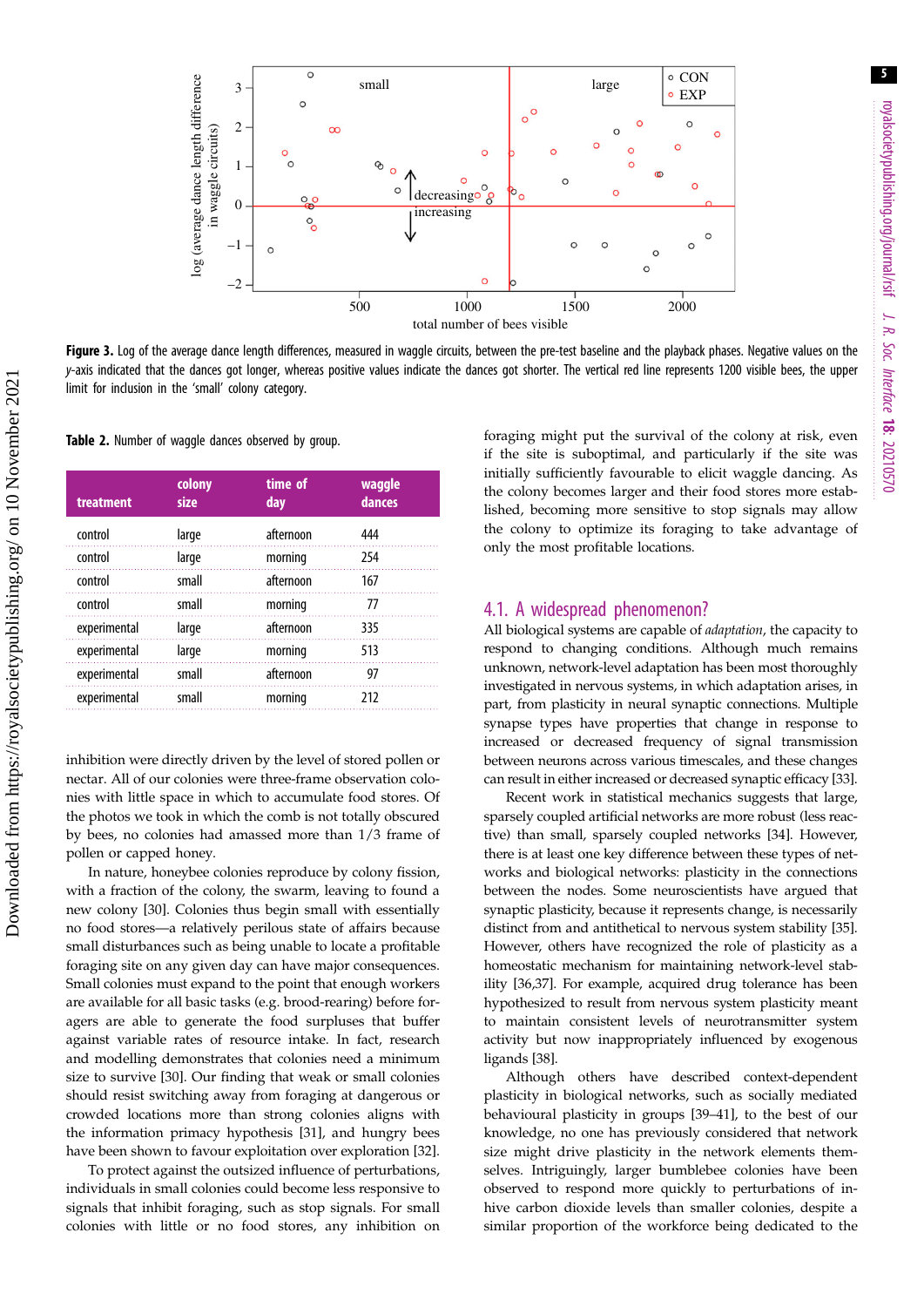<span id="page-5-0"></span>**Table 3.** Summary of Model 1 significant fixed effects based on Wald  $\chi^2$  ( $\alpha$  = 0.05).

| fixed effect                                        |       | s.e.  | Z-value  |  |
|-----------------------------------------------------|-------|-------|----------|--|
| colony size                                         |       | በ በ4  |          |  |
| treatment                                           | —Ი ᲠᲘ | በ በ4  | $-16.83$ |  |
| colony size $\times$ time of day                    | । २८  | າ າດ  | $-364$   |  |
| treatment $\times$ time of day                      |       |       |          |  |
| colony size $\times$ trial phase                    |       | ) ()6 |          |  |
| time of day $\times$ trial phase                    |       |       |          |  |
| colony size $\times$ treatment $\times$ time of day |       |       |          |  |
| colony size $\times$ treatment $\times$ trial phase |       |       |          |  |
| treatment $\times$ time of day $\times$ trial phase |       |       |          |  |



Figure 4. Means and 95% confidence intervals of the log-transformed difference scores for large and small colonies across the control (no playback) and experimental (artificial stop signal playbacks) treatment groups,  $F_{1,38,53} =$ 4.48,  $p = 0.04$ , based on Saitherwaite's method and Type III sums of squares. Positive values indicate increased inhibition (shorter dance length) during the playback phase of the experiment.

effort across all colonies, but no specific mechanism for this difference was suggested [\[42](#page-7-0)]. A re-reading of existing neuroscience literature also provides hints of network size-dependent plasticity in other systems.

## 4.2. Evidence for size-dependent plasticity in biological neural networks

In both honeybee colonies and nervous systems, robust and adaptive information processing is carried out by distributed networks of heterogeneous components exchanging excitatory and inhibitory signals [\[43](#page-7-0)]. Both also undergo significant changes of size with respect to the number of elements over time. In neuronal networks, these changes occur on multiple timescales, and depend on modifications of the structural and functional connectivity among the constituting neurons [[44](#page-7-0)]. Moreover, changes of neuronal circuit size and neuronal responsiveness are co-regulated, and are related to the robustness of neuronal network activity to external perturbations.

For example, small and immature networks exhibit a stereotypical pattern of oscillatory activity, known to be important for promoting axonal growth and synapse formation during development. The individual neurons in these networks exhibit low responsiveness and make these oscillatory patterns robust to perturbations [\[45](#page-7-0)–[47\]](#page-7-0). As these circuits grow in size and connectivity, the responsiveness of their constituting neurons increases, resulting in more variable and complex spatio-temporal patterns of network activity observed in vitro [\[48](#page-7-0)] and in vivo [\[49](#page-7-0)]. Similar co-regulation of network size and neuron responsiveness is observed during sleep and anaesthesia, during which networks become functionally de-coupled [[50](#page-7-0)–[52\]](#page-7-0), and in the development of Parkinson's disease, which is characterized by the reduction in the size of networks in some brain regions [\[53](#page-7-0)–[55\]](#page-7-0). Thus, our data showing that bees in smaller colonies are less responsive to signals appear to mirror what occurs in small networks of neurons.

#### 4.3. Implications for artificial network design

Although plasticity is ubiquitous in biological networks, it is conspicuously absent in artificial ones (e.g. computer networks). In these systems, distributed robustness is usually achieved by increasing network size in order to introduce redundancy and degeneracy [[56\]](#page-7-0). We propose that, if sizedependent plasticity is related to maintaining network stability, including size-dependent tuning parameters for connection strength might offer a more efficient solution to the problem of small network instability, and one that is flexible in the face of network expansion.

The empirical evidence presented in this paper suggests that honeybee colonies exhibit size-dependent behavioural plasticity with respect to their individual responsiveness to stop signals. Although our findings make sense in the light of the natural ecology of large and small honeybee colonies, we have yet to directly test the functional consequences of this behavioural plasticity on foraging. Additionally, we have cited examples from neuronal networks that suggest sizedependent plasticity with respect to the sensitivity to signals might be a widespread phenomenon in biological systems because it maintains network stability. However, this hypothesis needs to be rigorously tested.

## 5. Limitations of the study

Communication is inherently noisy, and thus efforts to detect patterns that arise from small effects are hampered by small royalsocietypublishing.org/journal/rsif

J. R.Soc.

Interface

18: 20210570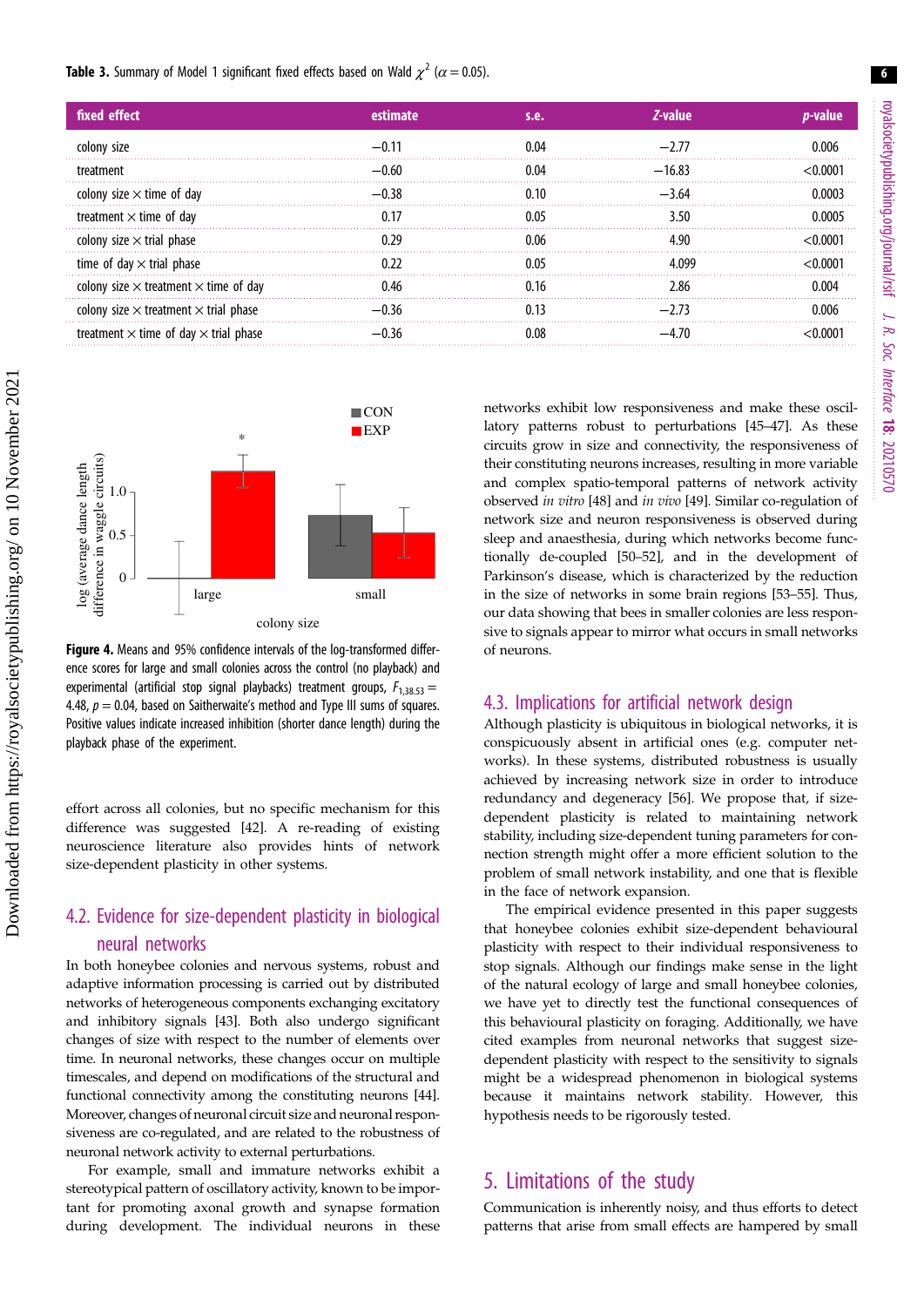<span id="page-6-0"></span>Table 4. Tests of Model 2 effects, based on F-statistics generated using Saitherthwaite's method and Type III sums of squares.

| fixed effect                                      | mean square | numerator d.f. | denominator d.f. |  |
|---------------------------------------------------|-------------|----------------|------------------|--|
|                                                   |             |                |                  |  |
| .                                                 |             |                |                  |  |
|                                                   |             |                |                  |  |
| treatment $\times$ colony size                    |             |                |                  |  |
| treatment $\times$ time of day                    |             |                |                  |  |
| colony size $\times$ time of day                  |             |                |                  |  |
| $^\cdot$ colony size $\times$ time of dav<br>trea |             |                |                  |  |

<sup>a</sup>Statistically significant at  $\alpha$  = 0.05.

samples. Stop signals are only weakly inhibitory, and should, therefore, produce relatively small effects on the overall behaviour of the colony. Thus, a limitation of our study is the small sample size due to the large amount of time and effort required to collect such data. In our playback experiments, individual dancers need to be manually tracked, and the artificial stop signal must be precisely delivered next to the rapidly moving dancer. In our censuses of waggle dancing, we needed to manually score sound and video data because of limitations and inaccuracies in automated video detection. Recent advances have been made in automated detection algorithms [\[60](#page-8-0)]. However, the current tools still have substantial limitations, including the inability to accurately decode shorter dances, and the need to manually track bees to avoid high error rates. Once it is perfected, automated software should significantly increase the ability to test hypotheses using full honeybee colonies.

A second limitation is that although we have shown an effect of colony size, this study does not directly test the functional consequences of such a difference. Many possibilities exist for how manipulating signalling might affect colonylevel foraging behaviour. Colonies are systems of interacting individuals that adapt to changing conditions to maintain levels of biologically relevant variables, such as internal food stores [[61\]](#page-8-0). It is difficult to precisely predict the effects of altering one aspect of an interconnected network, since altering one aspect necessarily affects other aspects. There is no reason to suspect a priori that such a manipulation will map in a straightforward way onto the output of the system (e.g. a linear effect). Although it is perhaps more apparent in honeybee colonies, where the relationships between the elements are more immediately visible, this is a general limitation of any study involving a living system [[62,63\]](#page-8-0).

Data accessibility. The three datasets discussed in this paper are accessible here: [https://doi.org/10.5281/zenodo.5474927.](https://doi.org/10.5281/zenodo.5474927) The R script used for the statistical models is included in the electronic supplementary material.

The data are provided in electronic supplementary material [\[64](#page-8-0)]. Authors' contributions. H.C.B. designed the studies, collected data, conducted the analyses, generated the figures and wrote the bulk of the manuscript. K.H. and P.P. were integral in collecting large quantities of data, and contributed to the intellectual development of the project. F.D.B. contributed to the writing of the manuscript, and to the intellectual development of the project, especially with respect to its relation to neurobiology. J.C.N. conceived of the larger theoretical background, of which this project is a part, contributed to writing the manuscript and provided the laboratory resources and funding to conduct the research.

Competing interests. The authors declare no conflicts of interest.

Funding. This work was supported by the UC San Diego Frontiers of Innovation Scholars Program Fellowship for Postdoctoral Research, the John Eng Endowment Fund for Wilderness Studies and Golden Blossom Honey, Inc.

Acknowledgements. The authors owe deep debts of gratitude to: Alexandra Smith, Yvonne Moreno Trahan, Lindsay O'Boyle, Brett Beattie, Kristel Sobrevilla, Erika Lucas, Itziar Burruel, Hannah Sonberg, Alexa Alezco, Keira Wortman, Annie Vo, Grace Kovalick, Bailey Advincula, Alex Buranday, Sepideh Agahi, Sarah Stith, Avery Sickler, Zaki Al Abdullah, Madeline Ho, Olivia Koziel, Justin Bain, Sijie Chen, Angel Miranda, Harmonie Pham, Calvin Lam, Mariane De Oliviera Freitas, Anthony de la Loza, Jaclyn Calkins, Lindsay DeRight Goldasich, Jon Clausen, Shreya Banerjee, Bahram Kheradmand, Patcha Chainiwatana, Sydney Gaylor, Aleyna LaCroix, Brenda Flores and Jennifer Cui. Without such a dedicated group of workers, conducting this research in anything like a reasonable amount of time would have been impossible. We also wish to acknowledge the Harvey Mudd Upward Bound and ENLACE programmes, both of which allowed us to recruit high school students from underrepresented groups to work on the project.

- 1. Emerson AE. 1939 Social coordination and the superorganism. Am. Midl. Nat. 21, 182-209. [\(doi:10.2307/2420380\)](http://dx.doi.org/10.2307/2420380)
- 2. Wilson DS, Sober E. 1989 Reviving the superorganism. J. Theor. Biol. 136, 337–356. ([doi:10.1016/S0022-5193\(89\)](http://dx.doi.org/10.1016/S0022-5193(89)80169-9) [80169-9\)](http://dx.doi.org/10.1016/S0022-5193(89)80169-9)
- 3. Hölldobler B, Wilson EO. 2009 The superorganism: the beauty, elegance, and strangeness of insect societies. New York, NY: W. W. Norton & Company.
- 4. Passino KM, Seeley TD, Visscher PK. 2008 Swarm cognition in honey bees. Behav. Ecol. Sociobiol. 62, 401–414. ([doi:10.1007/s00265-007-](http://dx.doi.org/10.1007/s00265-007-0468-1) [0468-1](http://dx.doi.org/10.1007/s00265-007-0468-1))
- 5. Krause J, Ruxton GD, Krause S. 2010 Swarm intelligence in animals and humans. Trends Ecol. Evol. 25, 28–34. ([doi:10.1016/j.tree.2009.06.016](http://dx.doi.org/10.1016/j.tree.2009.06.016))
- 6. I'Anson Price R, Grüter C. 2015 Why, when and where did honey bee dance communication evolve? Front. Ecol. Evol. 3, 125.
- 7. Schürch R, Couvillon MJ, Beekman M. 2016 Editorial: Ballroom biology: recent insights into honey bee waggle dance communications. Front. Ecol. Evol. 3, 147. ([doi:10.3389/fevo.2015.00147\)](http://dx.doi.org/10.3389/fevo.2015.00147)
- 8. Barron AB, Plath JA. 2017 The evolution of honey bee dance communication: a mechanistic perspective. J. Exp. Biol. 220, 4339–4346. ([doi:10.1242/jeb.142778](http://dx.doi.org/10.1242/jeb.142778))
- 9. Von Frisch K. 1967 The dance language and orientation of bees. Cambridge, MA: The Belknap Press of Harvard University Press.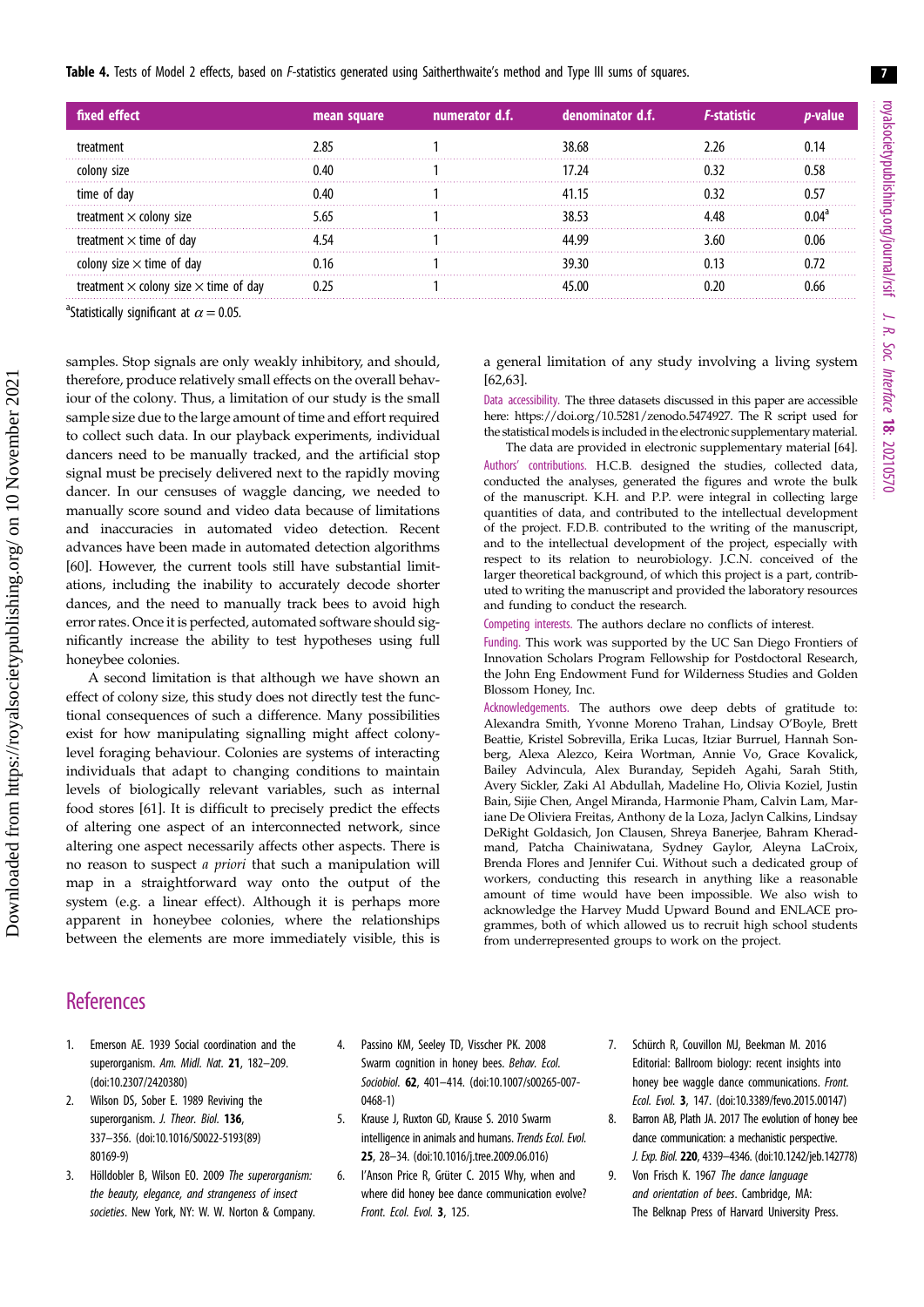royalsocietypublishing.org/journal/rsif royalsocietypublishing.org/journal/rsif J. R. Soc. Interface 18: 20210570

8

- <span id="page-7-0"></span>10. Nieh JC. 2010 A negative feedback signal that is triggered by peril curbs honey bee recruitment. Curr. Biol. 20, 310–315. ([doi:10.1016/j.cub.2009.](http://dx.doi.org/10.1016/j.cub.2009.12.060) [12.060](http://dx.doi.org/10.1016/j.cub.2009.12.060))
- 11. Lau CW, Nieh JC. 2010 Honey bee stop-signal production: temporal distribution and effect of feeder crowding. Apidologie 41, 87–95. [\(doi:10.](http://dx.doi.org/10.1051/apido/2009052) [1051/apido/2009052](http://dx.doi.org/10.1051/apido/2009052))
- 12. Nieh JC. 1993 The stop signal of honey bees: reconsidering its message. Behav. Ecol. Sociobiol. 33, 51–56. [\(doi:10.1007/BF00164346\)](http://dx.doi.org/10.1007/BF00164346)
- 13. Pastor KA, Seeley TD. 2005 The brief piping signal of the honey bee: begging call or stop signal? Ethology 111, 775–784. ([doi:10.1111/j.1439-0310.](http://dx.doi.org/10.1111/j.1439-0310.2005.01116.x) [2005.01116.x\)](http://dx.doi.org/10.1111/j.1439-0310.2005.01116.x)
- 14. Reina A, Bose T, Trianni V, Marshall JAR. 2018 Psychophysical laws and the superorganism. Sci. Rep. 8, 4387. [\(doi:10.1038/s41598-018-22616-y\)](http://dx.doi.org/10.1038/s41598-018-22616-y)
- 15. Seeley TD, Visscher PK, Schlegel T, Hogan PM, Franks NR, Marshall JAR. 2012 Stop signals provide cross inhibition in collective decision-making by honeybee swarms. Science 335, 108-111. ([doi:10.](http://dx.doi.org/10.1126/science.1210361) [1126/science.1210361\)](http://dx.doi.org/10.1126/science.1210361)
- 16. Tereshko V, Loengarov A. 2005 Collective decision making in honey-bee foraging dynamics. Comput. Inf. Syst. 9, 1.
- 17. Peckham GW, Peckham EG. 1887 Some observations on the mental powers of spiders. J. Morphol. 1, 383–419.
- 18. Bullock AL, McKeown CL, Robertson MW. 2009 Habituation and dishabituation to a vibrational stimulus by a millipede, Orthoporus texicolens. Trans. Ill. State Acad. Sci. 102, 199-204.
- 19. Acheampong S, Mitchell BK. 1997 Quiescence in the Colorado potato beetle, Leptinotarsa decemlineata. Entomol. Exp. Appl. 82, 83–89. [\(doi:10.1046/j.1570-](http://dx.doi.org/10.1046/j.1570-7458.1997.00116.x) [7458.1997.00116.x](http://dx.doi.org/10.1046/j.1570-7458.1997.00116.x))
- 20. Menzel R, Muller U. 1996 Learning and memory in honeybees: from behavior to neural substrates. Annu. Rev. Neurosci. 19, 379–404. ([doi:10.1146/](http://dx.doi.org/10.1146/annurev.ne.19.030196.002115) [annurev.ne.19.030196.002115\)](http://dx.doi.org/10.1146/annurev.ne.19.030196.002115)
- 21. Plowright CMS, Simonds VM, Butler MA. 2006 How bumblebees first find flowers: habituation of visual pattern preferences, spontaneous recovery, and dishabituation. Learn. Motiv. 37, 66–78. ([doi:10.](http://dx.doi.org/10.1016/j.lmot.2005.03.002) [1016/j.lmot.2005.03.002\)](http://dx.doi.org/10.1016/j.lmot.2005.03.002)
- 22. Bell H, Kietzman P, Nieh J. 2019 The complex world of honey bee vibrational signaling: a response to Ramsey et al. (2017).
- 23. Ramsey M, Bencsik M, Newton MI. 2017 Longterm trends in the honeybee 'whooping signal' revealed by automated detection. PLoS ONE 12. e0171162
- 24. Smith ML, Chen P-C. 2017 Larger but not louder: bigger honey bee colonies have quieter combs. Behav. Ecol. Sociobiol. 71, 169. ([doi:10.1007/](http://dx.doi.org/10.1007/s00265-017-2399-9) [s00265-017-2399-9\)](http://dx.doi.org/10.1007/s00265-017-2399-9)
- 25. Dietemann V, Ellis JD, Neumann P. 2013 The COLOSS BEEBOOK Volume I, Standard methods for Apis mellifera research: introduction. J. Apicultural Res. 52, 1–4. [\(doi:10.3896/IBRA.1.52.4.23\)](http://dx.doi.org/10.3896/IBRA.1.52.4.23)
- 26. Dong S, Tan K, Zhang Q, Nieh JC. 2019 Playbacks of Asian honey bee stop signals demonstrate

referential inhibitory communication. Anim. Behav. 148, 29–37. ([doi:10.1016/j.anbehav.2018.12.003](http://dx.doi.org/10.1016/j.anbehav.2018.12.003))

- 27. Michelsen A, Kirchner WH, Lindauer M. 1986 Sound and vibrational signals in the dance language of the honeybee, Apis mellifera. Behav. Ecol. Sociobiol. 18, 207–212. [\(doi:10.1007/](http://dx.doi.org/10.1007/BF00290824) [BF00290824\)](http://dx.doi.org/10.1007/BF00290824)
- 28. R Core Team. 2018 R: a language and environment for statistical computing. Vienna, Austria: R Foundation for Statistical Computing. See [http://](http://www.R-project.org/) [www.R-project.org/.](http://www.R-project.org/)
- 29. Satterthwaite FE. 1946 An approximate distribution of estimates of variance components. Biometrics 2, 110–114. ([doi:10.2307/3002019\)](http://dx.doi.org/10.2307/3002019)
- 30. Rangel J, Seeley TD. 2012 Colony fissioning in honey bees: size and significance of the swarm fraction. Insectes Soc. 59, 453–462. [\(doi:10.1007/s00040-](http://dx.doi.org/10.1007/s00040-012-0239-5) [012-0239-5\)](http://dx.doi.org/10.1007/s00040-012-0239-5)
- 31. Inglis IR, Langton S, Forkman B, Lazarus J. 2001 An information primacy model of exploratory and foraging behaviour. Anim. Behav. 62, 543–557. [\(doi:10.1006/anbe.2001.1780\)](http://dx.doi.org/10.1006/anbe.2001.1780)
- 32. Katz K, Naug D. 2015 Energetic state regulates the exploration–exploitation trade-off in honeybees. Behav. Ecol. 26, 1045–1050. ([doi:10.1093/beheco/](http://dx.doi.org/10.1093/beheco/arv045)  $an(045)$
- 33. Magee JC, Grienberger C. 2020 Synaptic plasticity forms and functions. Annu. Rev. Neurosci. 43, 95–117. [\(doi:10.1146/annurev-neuro-090919-](http://dx.doi.org/10.1146/annurev-neuro-090919-022842) [022842](http://dx.doi.org/10.1146/annurev-neuro-090919-022842))
- 34. Zhang W, Xia Y, Ouyang B, Jiang L. 2015 Effect of network size on robustness of interconnected networks under targeted attack. Physica A 435, 80–88. ([doi:10.1016/j.physa.2015.05.011\)](http://dx.doi.org/10.1016/j.physa.2015.05.011)
- 35. Abraham WC, Robins A. 2005 Memory retention the synaptic stability versus plasticity dilemma. Trends Neurosci. 28, 73–78. [\(doi:10.1016/j.tins.](http://dx.doi.org/10.1016/j.tins.2004.12.003) [2004.12.003\)](http://dx.doi.org/10.1016/j.tins.2004.12.003)
- 36. Schulz DJ. 2006 Plasticity and stability in neuronal output via changes in intrinsic excitability: it's what's inside that counts. J. Exp. Biol. 209. 4821–4827. [\(doi:10.1242/jeb.02567\)](http://dx.doi.org/10.1242/jeb.02567)
- 37. Keck T, Keller GB, Irene Jacobsen R, Eysel UT, Bonhoeffer T, Hübener M. 2013 Synaptic scaling and homeostatic plasticity in the mouse visual cortex in vivo. Neuron 80, 327–334. [\(doi:10.1016/j.neuron.](http://dx.doi.org/10.1016/j.neuron.2013.08.018) [2013.08.018\)](http://dx.doi.org/10.1016/j.neuron.2013.08.018)
- 38. Poulos CX, Cappell H. 1991 Homeostatic theory of drug tolerance: a general model of physiological adaptation. Psychol. Rev. 98, 390–408. [\(doi:10.](http://dx.doi.org/10.1037/0033-295X.98.3.390) [1037/0033-295X.98.3.390\)](http://dx.doi.org/10.1037/0033-295X.98.3.390)
- 39. Oliveira RF. 2009 Social behavior in context: hormonal modulation of behavioral plasticity and social competence. Integr. Comp. Biol. 49, 423-440. [\(doi:10.1093/icb/icp055\)](http://dx.doi.org/10.1093/icb/icp055)
- 40. Greenberg JK et al. 2012 Behavioral plasticity in honey bees is associated with differences in brain microRNA transcriptome. Genes Brain Behav. 11, 660–670. ([doi:10.1111/j.1601-183X.2012.00782.x](http://dx.doi.org/10.1111/j.1601-183X.2012.00782.x))
- 41. Han CS, Brooks RC. 2014 Long-term effect of social interactions on behavioral plasticity and lifetime mating success. Am. Nat. 183, 431–444. ([doi:10.](http://dx.doi.org/10.1086/674935) [1086/674935](http://dx.doi.org/10.1086/674935))
- 42. Weidenmüller A, Kleineidam C, Tautz J. 2002 Collective control of nest climate parameters in bumblebee colonies. Anim. Behav. 63, 1065–1071. ([doi:10.1006/anbe.2002.3020](http://dx.doi.org/10.1006/anbe.2002.3020))
- 43. Marshall JAR, Bogacz R, Dornhaus A, Planqué R, Kovacs T, Franks NR. 2009 On optimal decisionmaking in brains and social insect colonies. J. R. Soc. Interface 6, 1065–1074. [\(doi:10.1098/rsif.2008.0511](http://dx.doi.org/10.1098/rsif.2008.0511))
- 44. Bullmore E, Sporns O. 2009 Complex brain networks: graph theoretical analysis of structural and functional systems. Nat. Rev. Neurosci. 10, 186–198. [\(doi:10.1038/nrn2575\)](http://dx.doi.org/10.1038/nrn2575)
- 45. Ben-Ari Y. 2001 Developing networks play a similar melody. Trends Neurosci. 24, 353–360. ([doi:10.](http://dx.doi.org/10.1016/S0166-2236(00)01813-0) [1016/S0166-2236\(00\)01813-0](http://dx.doi.org/10.1016/S0166-2236(00)01813-0))
- 46. Van Pelt J, Corner MA, Wolters PS, Rutten WLC, Ramakers GJA. 2004 Longterm stability and developmental changes in spontaneous network burst firing patterns in dissociated rat cerebral cortex cell cultures on multielectrode arrays. Neurosci. Lett. 361, 86–89. ([doi:10.1016/j.neulet.](http://dx.doi.org/10.1016/j.neulet.2003.12.062) [2003.12.062](http://dx.doi.org/10.1016/j.neulet.2003.12.062))
- 47. Mohajerani MH, Cherubini E. 2005 Spontaneous recurrent network activity in organotypic rat hippocampal slices. Eur. J. Neurosci. 22, 107-118. ([doi:10.1111/j.1460-9568.2005.04198.x\)](http://dx.doi.org/10.1111/j.1460-9568.2005.04198.x)
- 48. Mazzoni A, Broccard FD, Garcia-Perez E, Bonifazi P, Ruaro ME, Torre V. 2007 On the dynamics of the spontaneous activity in neuronal networks. PLoS ONE 2, e439. ([doi:10.1371/journal.pone.](http://dx.doi.org/10.1371/journal.pone.0000439) [0000439](http://dx.doi.org/10.1371/journal.pone.0000439))
- 49. Hahn G, Petermann T, Havenith MN, Yu S, Singer W, Plenz D, Nikolic D. 2010 Neuronal avalanches in spontaneous activity in vivo. J. Neurophysiol. 104, 3312–3322. [\(doi:10.1152/jn.00953.2009\)](http://dx.doi.org/10.1152/jn.00953.2009)
- 50. Steriade M. 2000 Corticothalamic resonance, states of vigilance and mentation. Neuroscience 101, 243–276. [\(doi:10.1016/S0306-4522\(00\)00353-5](http://dx.doi.org/10.1016/S0306-4522(00)00353-5))
- 51. Destexhe A, Contreras D. 2006 Neuronal computations with stochastic network states. Science 314, 85–90. ([doi:10.1126/science.1127241\)](http://dx.doi.org/10.1126/science.1127241)
- 52. Steriade M, Deschenes M. 1984 The thalamus as a neuronal oscillator. Brain Res. 320, 1–63. ([doi:10.](http://dx.doi.org/10.1016/0165-0173(84)90017-1) [1016/0165-0173\(84\)90017-1](http://dx.doi.org/10.1016/0165-0173(84)90017-1))
- 53. Brown P, Oliviero A, Mazzone P, Insola A, Tonali P, Di Lazzaro V. 2001 Dopamine dependency of oscillations between subthalamic nucleus and pallidum in Parkinson's disease. J. Neurosci. 21, 1033–1038. [\(doi:10.1523/JNEUROSCI.21-03-01033.](http://dx.doi.org/10.1523/JNEUROSCI.21-03-01033.2001) [2001](http://dx.doi.org/10.1523/JNEUROSCI.21-03-01033.2001))
- 54. Mallet N, Pogosyan A, Sharott A, Csicsvari J, Bolam JP, Brown P, Magill PJ. 2008 Disrupted dopamine transmission and the emergence of exaggerated beta oscillations in subthalamic nucleus and cerebral cortex. J. Neurosci. 28, 4795-4806. [\(doi:10.](http://dx.doi.org/10.1523/JNEUROSCI.0123-08.2008) [1523/JNEUROSCI.0123-08.2008](http://dx.doi.org/10.1523/JNEUROSCI.0123-08.2008))
- 55. Alexander GE, DeLong MR, Strick PL. 1986 Parallel organization of functionally segregated circuits linking basal ganglia and cortex. Annu. Rev. Neurosci. 9, 357–381. ([doi:10.1146/annurev.ne.09.](http://dx.doi.org/10.1146/annurev.ne.09.030186.002041) [030186.002041\)](http://dx.doi.org/10.1146/annurev.ne.09.030186.002041)
- 56. Macia J, Solé RV. 2009 Distributed robustness in cellular networks: insights from synthetic evolved